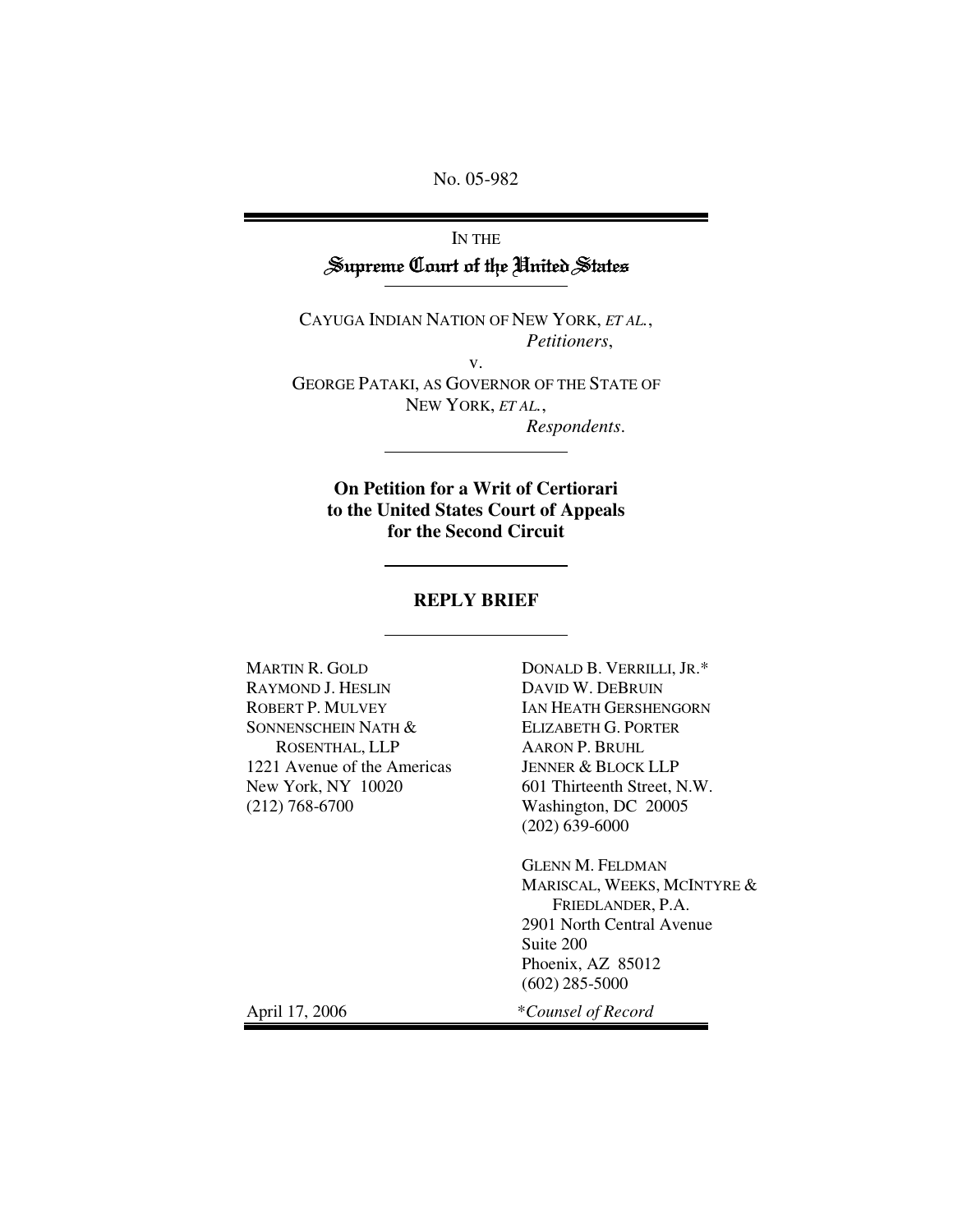#### **TABLE OF CONTENTS**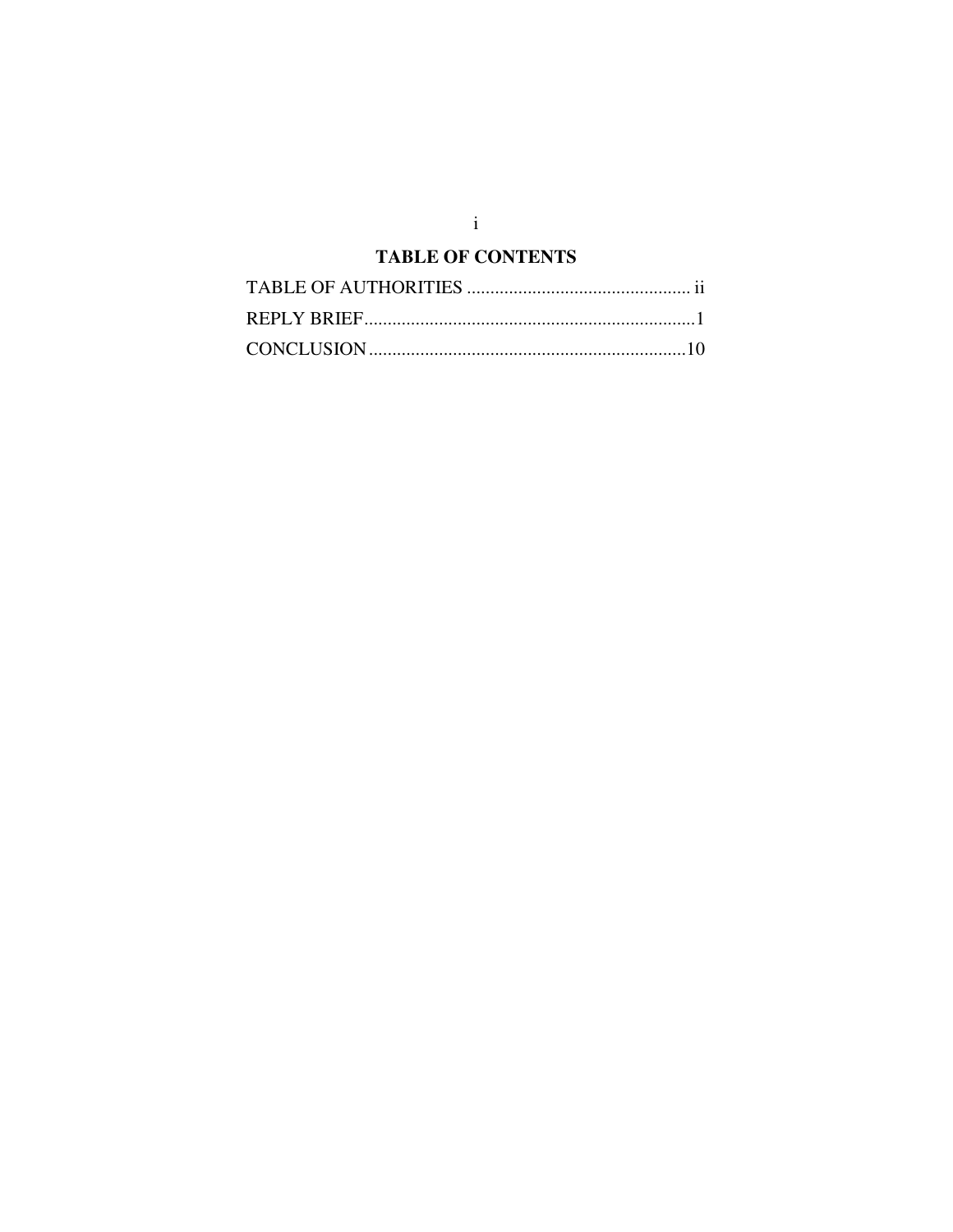### **TABLE OF AUTHORITIES**

### **CASES**

| City of Sherrill v. Oneida Indian Nation of New                                             |  |
|---------------------------------------------------------------------------------------------|--|
| Harper v. Virginia Department of Taxation, 509                                              |  |
| Heckler v. Community Health Services of<br>Crawford County, Inc., 467 U.S. 51 (1984)  9     |  |
| Holmberg v. Armbrecht, 327 U.S. 392 (1946) 8                                                |  |
| McKesson Corp. v. Division of Alcoholic<br>Beverages & Tobacco, 496 U.S. 18 (1990)  5       |  |
| Occidental Life Insurance Co. v. EEOC, 432 U.S.                                             |  |
| Oneida County v. Oneida Indian Nation of New                                                |  |
| Oneida Indian Nation of New York v. Oneida<br>County, 719 F.2d 525 (2d Cir. 1983), aff'd in |  |
|                                                                                             |  |
| United States v. Minnesota, 270 U.S. 181 (1926) 9                                           |  |
| United States v. Mottaz, 476 U.S. 834 (1986) 4                                              |  |
| United States v. Sioux Nation of Indians, 448 U.S.                                          |  |
| United States v. Winstar Corp., 518 U.S. 839                                                |  |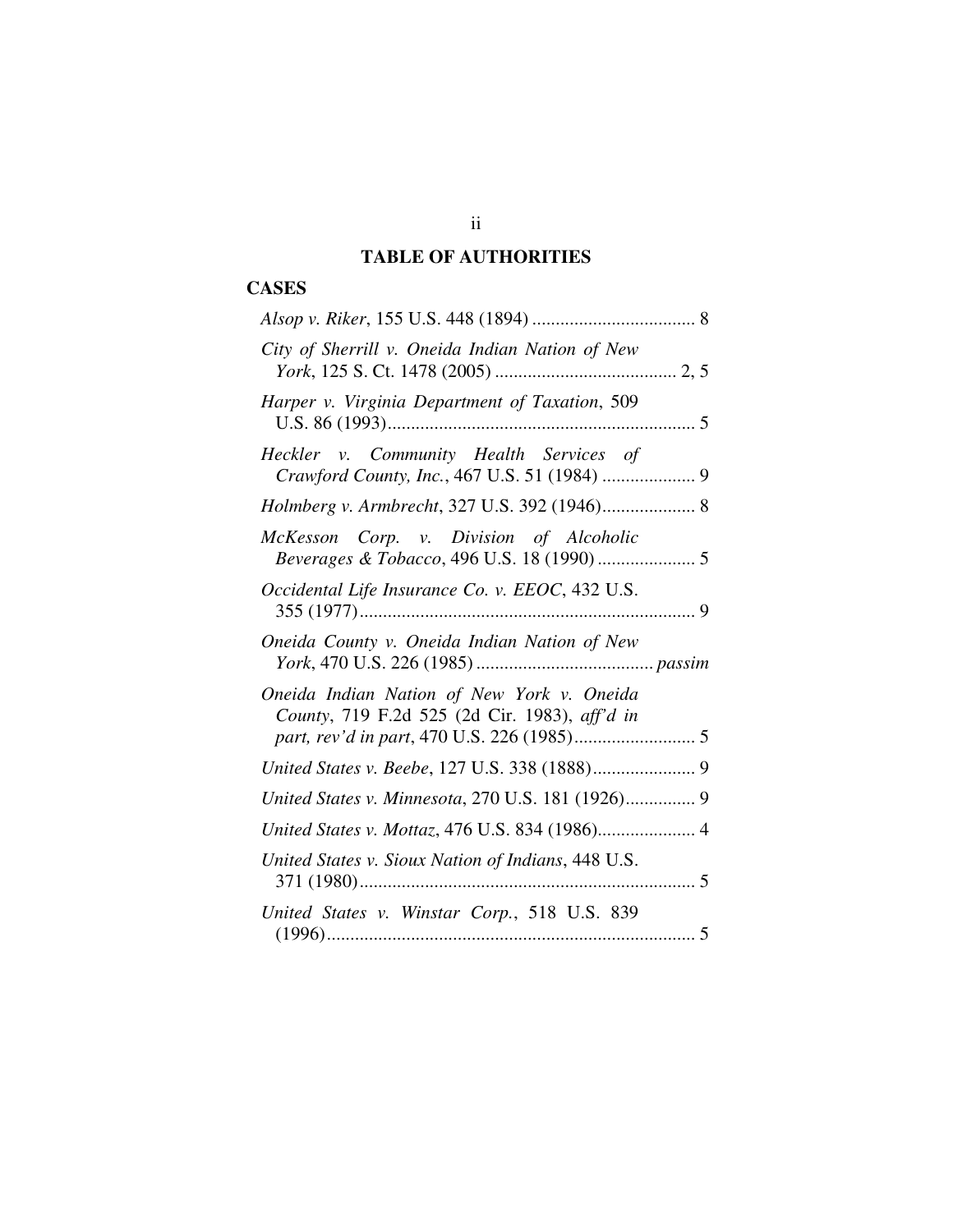| Wilson v. Omaha Indian Tribe, 442 U.S. 653    |  |
|-----------------------------------------------|--|
| <b>STATUTES</b>                               |  |
|                                               |  |
|                                               |  |
| <b>LEGISLATIVE MATERIAL</b>                   |  |
| S. Rep. No. 89-1328 (1966), reprinted in 1966 |  |

## **MISCELLANEOUS**

|  | Letter from Martin G. Gold to Hon. Jose     |  |  |  |
|--|---------------------------------------------|--|--|--|
|  | Cabranes, Hon. Rosemary Pooler & Hon. Janet |  |  |  |
|  |                                             |  |  |  |

iii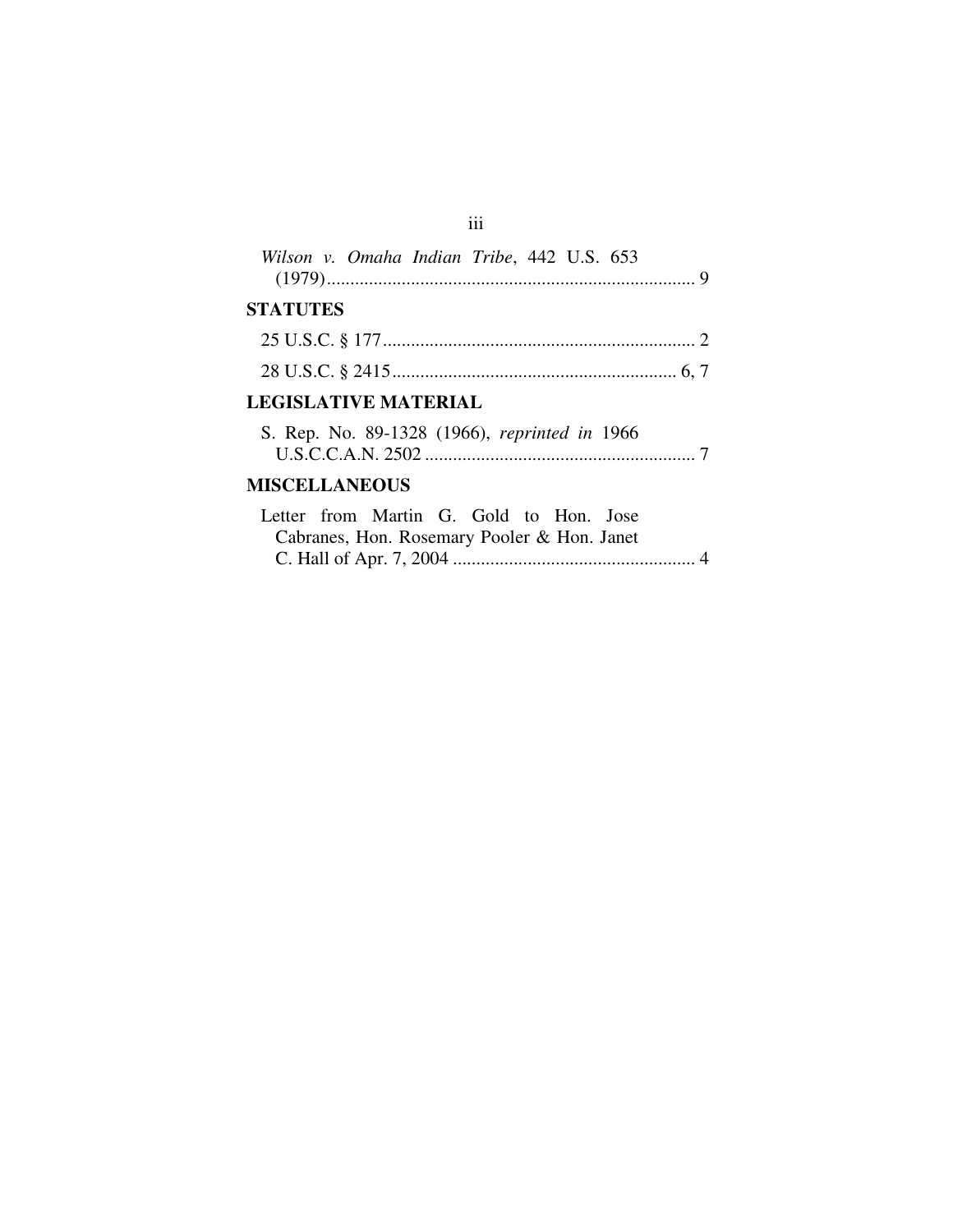#### **REPLY BRIEF**

The brief in opposition seeks principally to distract the Court from the actual question presented in this case and the obvious import of the Second Circuit's decision. But no amount of misdirection can obscure that the Second Circuit invoked laches to extinguish a claim identical to the claim this Court approved in *Oneida II* – a claim "for damages for the occupation and use of tribal land allegedly conveyed unlawfully in 1795." *Oneida County v. Oneida Indian Nation of N.Y.*, 470 U.S. 226, 229 (1985). Indeed, the Cayugas' right to proceed is even more secure than was that of the Oneidas, because the Cayugas are joined by the United States, and this Court has consistently held that laches cannot bar a claim by the United States in its sovereign capacity. The Second Circuit's decision is thus a direct repudiation of both *Oneida II* and the firmly established law of laches.

Respondents nevertheless contend that certiorari should be denied because the Second Circuit divined that the reasoning in *Sherrill* would dictate a different outcome in *Oneida II* were it to arise today. Even if respondents were correct (and they are not), that would be a reason for granting certiorari, not denying it. Only this Court can overrule one of its prior decisions. And the need for review by this Court is all the more compelling in view of the reliance interests engendered by *Oneida II*, pursuant to which the Cayugas, other New York Tribes, and the United States have devoted substantial resources in decades of litigation.

Even more to the point is that respondents' effort to paper over the conflict with *Oneida II* and bring this case within the holding of *Sherrill* is implausible. Contrary to respondents' hyperbole, the Tribes recognize that, after *Sherrill*, they can no longer obtain actual "possess[ion]" of the land at issue or "eject the thousands of current landowners." Opp. at 1. Nor can they obtain "reinstatement of sovereignty" over the land (except through the statutory process established by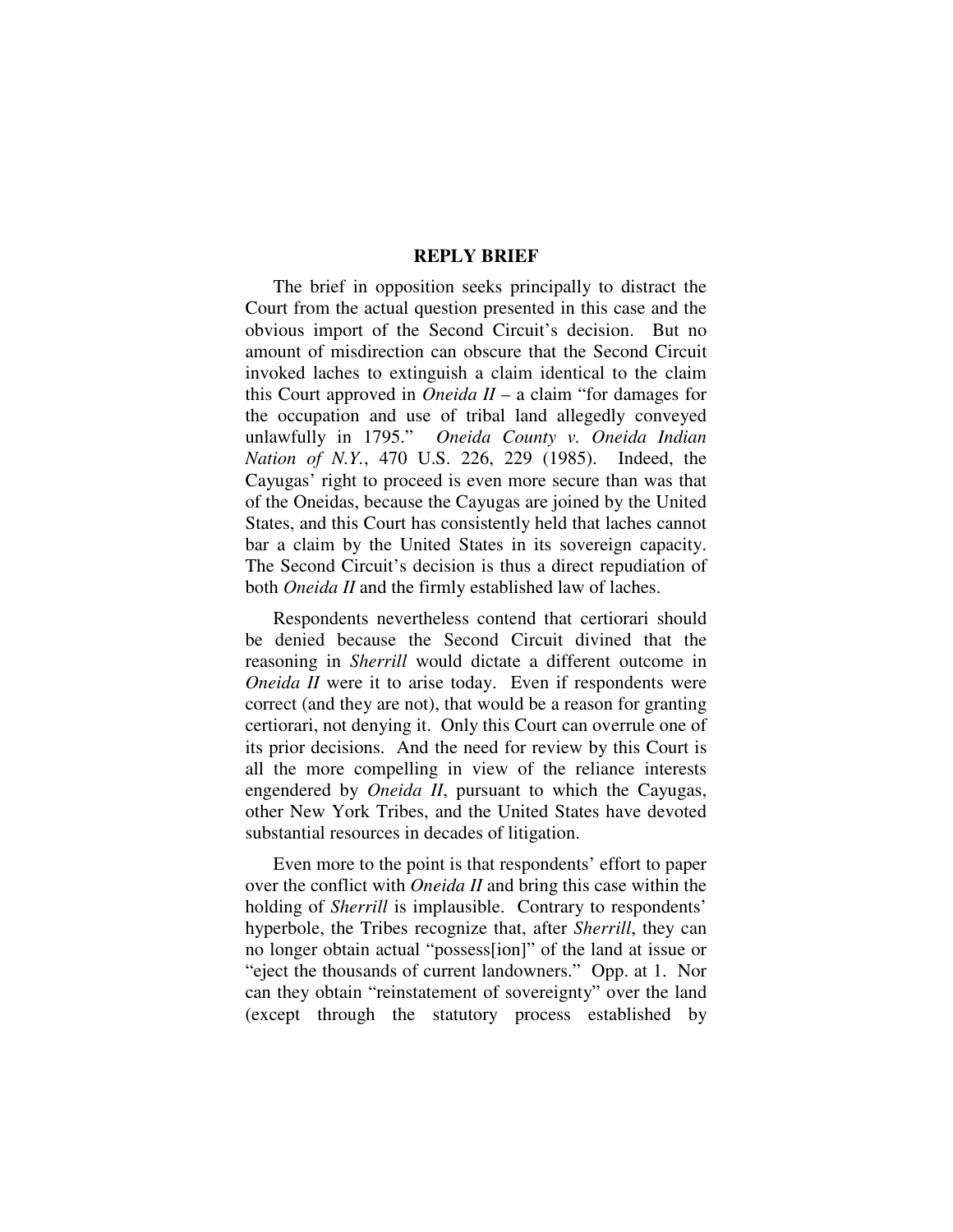Congress). Opp. at 11. The Tribes are here seeking only monetary damages. And they seek those damages only from the State (the original wrongdoer) and not from individual landowners or municipalities. The relief awarded by the district court thus poses no threat of disruption of the kind respondents warn against, much less the kind of disruption that led the Court in *Sherrill* to limit the courts' remedial authority to restore tribal sovereignty prospectively. The Second Circuit stretched *Sherrill* – which expressly preserved the damages remedy in *Oneida II* – far beyond its carefully circumscribed confines in holding that the decision renders the Cayugas' damages claims here void *ab initio*. By the same token, respondents are flat wrong in their contention that the Second Circuit's decision can coexist with the congressional judgments set forth in 28 U.S.C. § 2415, which respondents erroneously contend has no application here. Consistent with the text of the statute, *Oneida II* holds precisely the opposite. 470 U.S. at 241-43.

A grant of the writ of certiorari is therefore appropriate.

1. Respondents' attempt to dispel the conflict with *Oneida II* in fact underscores its existence. Respondents acknowledge the Court's statement in *Sherrill* that it did "not disturb" *Oneida II*, which held that a tribe was entitled to damages for the wrongful eighteenth-century taking of its lands. *City of Sherrill v. Oneida Indian Nation of N.Y.*, 125 S. Ct. 1478, 1494 (2005); *see* Opp. at 18. Yet the Second Circuit's decision rendered this Court's careful limitation of *Sherrill* meaningless by ruling that all Indian land claims based on ancient treaty violations are inherently disruptive and thus void as a matter of law – even when the sole remedy is a retrospective damages award. Pet. App. 16a, 21a-22a.<sup>1</sup>

 $<sup>1</sup>$  The Second Circuit's decision likewise renders meaningless Congress'</sup> declaration in the Nonintercourse Act that transactions in violation of the Act are of "[no] validity in law or equity." 25 U.S.C. § 177.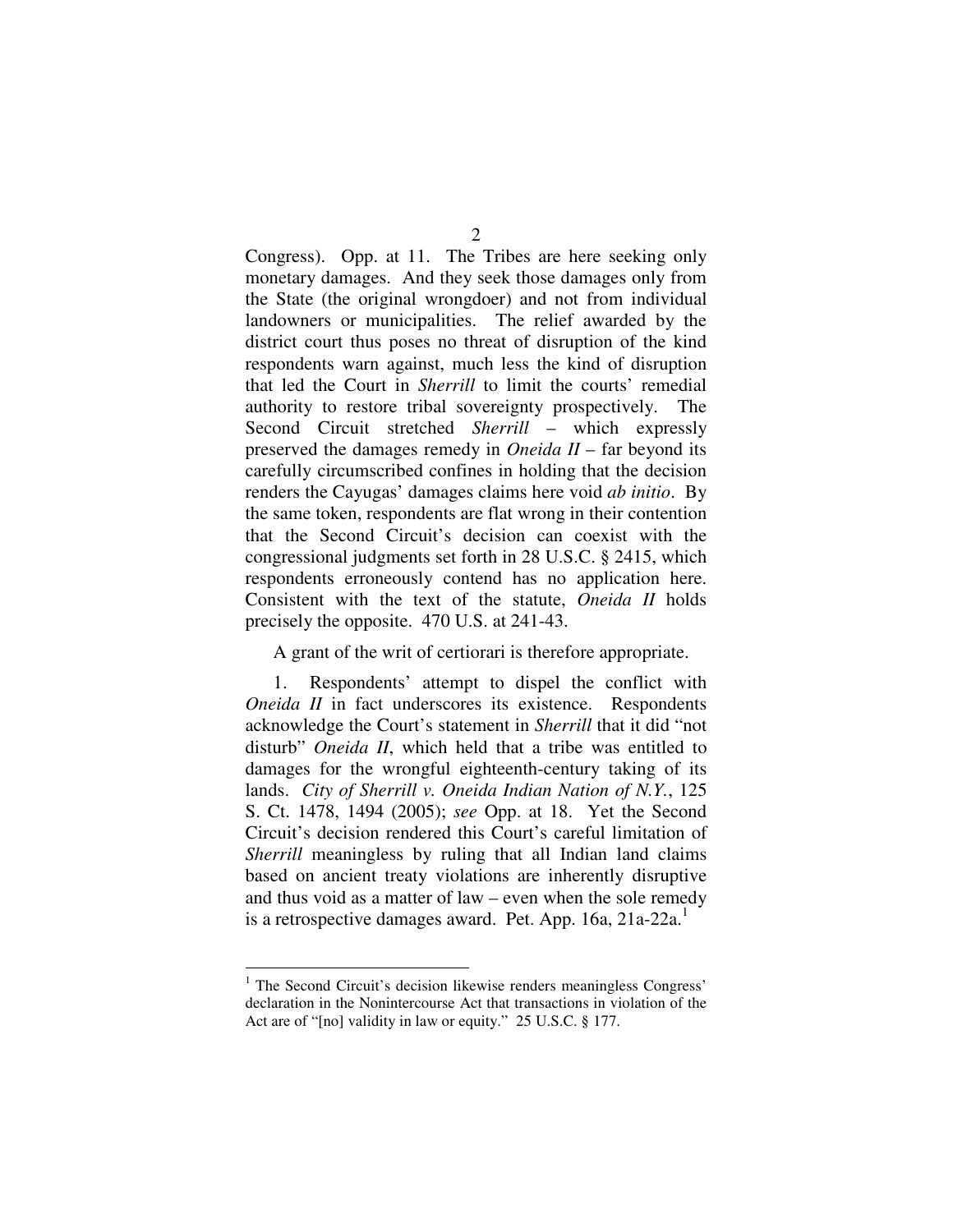Respondents contend that the Second Circuit was free to disregard *Sherrill*'s explicitly narrow scope by contending that because the question of money damages "was not at issue" in *Sherrill*, *Sherrill* therefore cannot have reaffirmed *Oneida II*. Opp. at 18. On this point, however, respondents contradict themselves: They maintain both that *Sherrill* did not address damages at all, and that *Sherrill* mandated the Second Circuit's dismissal of the Tribes' damages claims.

Moreover, respondents all but concede that the Second Circuit's decision implements the reasoning of the *Oneida II dissent*, not the opinion of the Court. Opp. at 18; *see also id.* at 19 (listing *Sherrill*'s citations to the dissent in *Oneida II*). But inferior courts must follow this Court's opinions, not its dissents. In this case, the impact of the court of appeals' action is particularly severe: Because the remaining Indian land claims are in the Second Circuit, the court of appeals' determination to overrule *Oneida II* is the death knell for all such claims, rendering decades of litigation an empty gesture, and leaving the aggrieved tribes with no recourse at all.

The Second Circuit's drastic departure from *Oneida II* is all the more improper because the district court presciently anticipated the equitable limitations that *Sherrill* imposed. *Oneida II* left open whether equitable factors should be taken into account in fashioning appropriate relief once liability is established. 470 U.S. at 253 n.27. *Sherrill* answered that question, drawing a line between monetary relief, which it had approved in *Oneida II*, and forward-looking injunctive relief that might disrupt present-day expectations of current landowners who were not party to the original transgressions. Judge McCurn faithfully followed the clear and workable roadmap for resolving Indian land claims set forth in *Oneida II* and *Sherrill*, refusing to allow the Tribes to threaten the title or occupancy of current landowners. The court of appeals' decision runs roughshod over the ability of district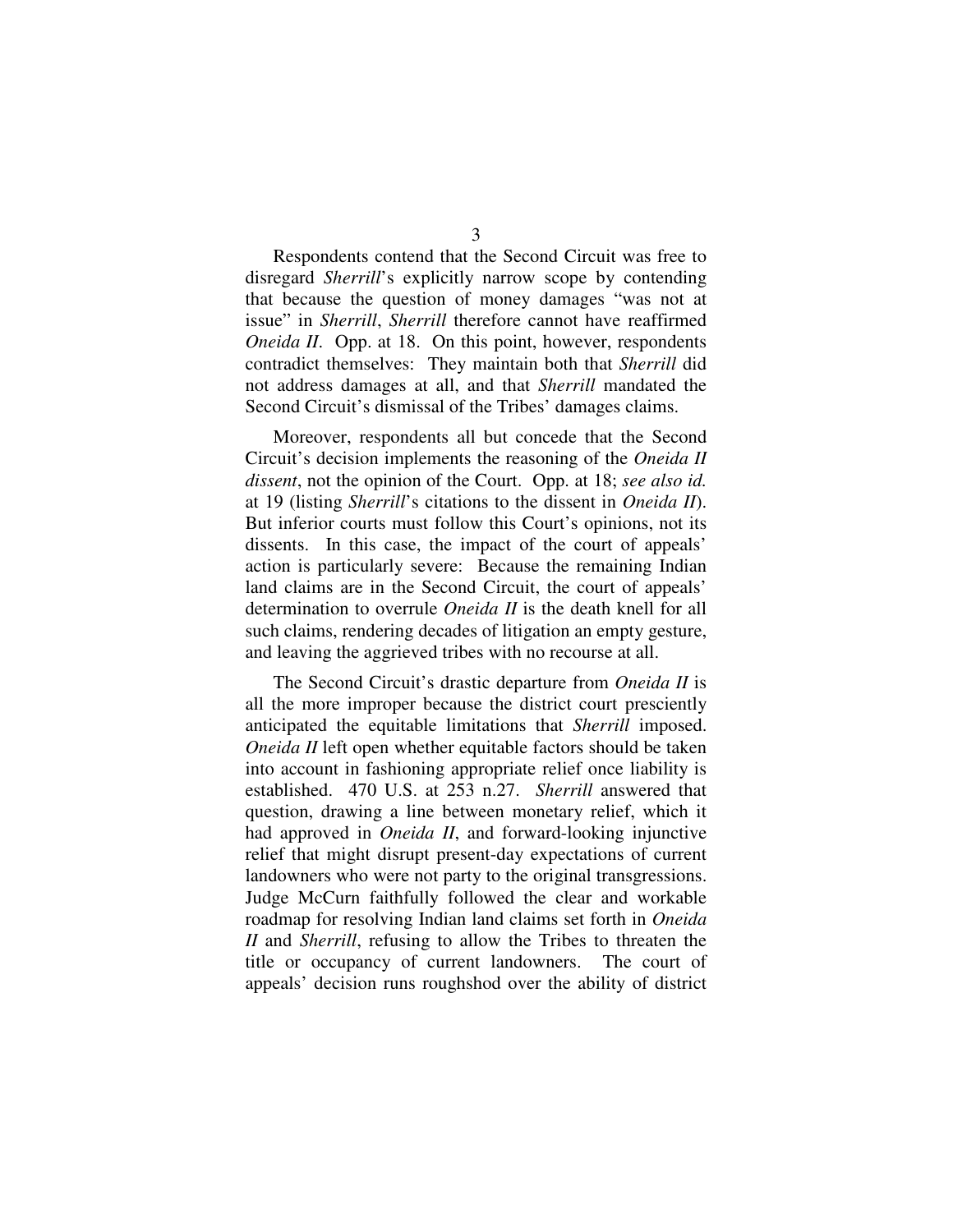courts, sanctioned by this Court, to fashion appropriate and fair relief for ancient but egregious violations.<sup>2</sup>

2. Respondents also defend the result below with a parade of horribles, suggesting that vindicating the Tribes' retrospective damages claims against the State will cause massive prospective disruption akin to that at issue in *Sherrill*. That is nonsense. The Tribes recognize that, after *Sherrill*, they cannot obtain the remedies of actual possession of, or sovereignty over, the lands in question (and the district court denied the Tribes those remedies in any event). Moreover, the Tribes have conceded that an award of damages against the State will resolve all of the Tribes' claims against all of the respondents. $3$  There is thus no prospect of a "large damages award against individual landowners and local municipalities," Opp. at 17, and a victory for the Tribes would in no way "jeopardize local mortgages and inhibit investment in local real estate and businesses," *id.* at 16. Indeed, respondents ultimately concede that the dire consequences they predict would flow not from the relief the district court actually awarded but from "the broad-based declaratory relief in [the Tribes'] complaints." *Id.*

<sup>2</sup> Respondents contend, citing *United States v. Mottaz*, 476 U.S. 834 (1986), that the Tribe's damages claim must fail because it is in essence "possessory." Opp. at 16. That case applied the 12-year statute of limitations under the Quiet Title Act to a suit against the United States. Even assuming *Mottaz* has any relevance here, characterizing a land claim as "possessory" does not render it void "*ab initio*," as the Second Circuit held. *Oneida II* explicitly held that tribes could obtain damages in an "action for violation of their *possessory* rights based on federal common law." 470 U.S. at 236 (emphasis added). *Sherrill* did not disturb that holding.

 $3$  In response to an inquiry at oral argument, the Tribes stated that if "the judgment below is affirmed, becomes final and is satisfied, this will conclude all land claim litigation by the Nation against the State of New York and the other defendants." Letter from Martin R. Gold to Hon. Jose Cabranes, Hon. Rosemary Pooler & Hon. Janet C. Hall of Apr. 7, 2004.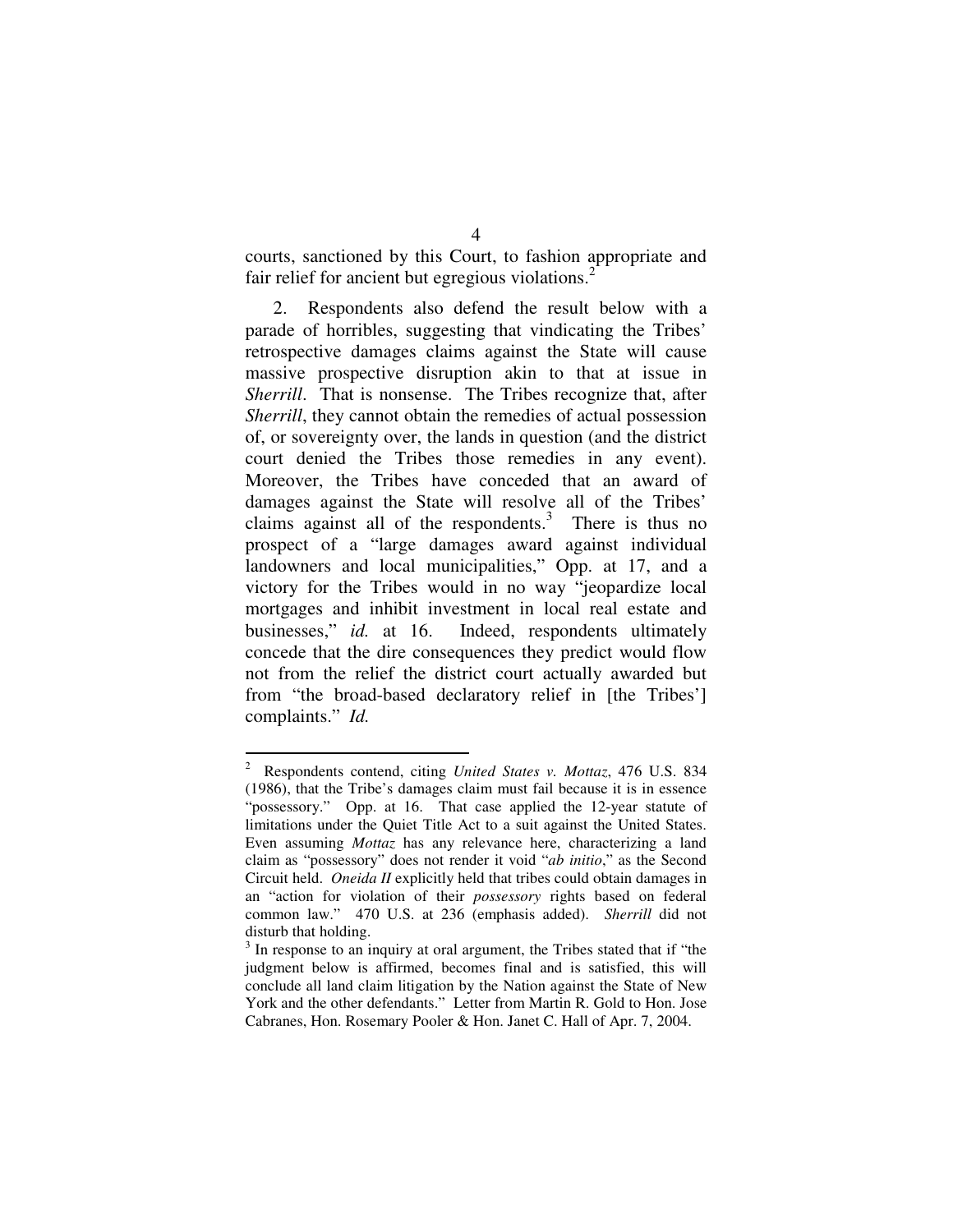The only practical consequence even theoretically possible is that an award of damages here "would have a dramatic impact on the State's budgetary and fiscal planning and place an extraordinary burden on the State's taxpayers." Opp. at 17. In reality, that contention is wildly overblown. But even if valid to some extent, this Court has already considered and rejected such an argument in *Oneida II*, in circumstances indistinguishable from this case. Respondents engage in startling revisionism in reducing *Oneida II* to a dispute over a few trifling parcels and \$18,000 in damages. Opp. at 17. All sides regarded *Oneida II* as a "test case," *Sherrill*, 125 S. Ct. at 1486, and the governmental parties in the case warned that affirmance could lead to "judgments of staggering proportions." County of Oneida Br. at 10; *see also Oneida Indian Nation of N.Y. v. Oneida County*, 719 F.2d 525, 545 (2d Cir. 1983) (Meskill, J., dissenting) (noting "potentially staggering claims"). The Court "recognized ... the potential consequences of affirmance" but nevertheless upheld the Tribe's right to damages. 470 U.S. at 253.4 Indeed, the Court has consistently recognized that the prospect of a substantial damages award paid out of the public fisc is not a principled reason for refusing to  $acknowledge$  an otherwise valid claim.<sup>5</sup> If anything, the amount at stake underscores the importance of the case and supports a grant of certiorari.

<sup>4</sup> This Court stated its strong hope for a non-judicial resolution of these claims. 470 U.S. at 253. Since then, virtually every State but New York has settled with its dispossessed tribes pursuant to agreements enacted into legislation by Congress. *See* Tr. Pet. at 14-15 & n.4, 20 n.5.

<sup>5</sup> *See, e.g.*, *Harper v. Virginia Dep't of Taxation*, 509 U.S. 86, 113 (1993) (requiring refunds of unlawful state taxes despite concerns of "crushing" liability, "staggering" implications, and the need to protect "blameless . . . taxpayers" from billions of dollars in liability); *McKesson Corp. v. Div. of Alcoholic Beverages & Tobacco*, 496 U.S. 18 (1990) (same); *United States v. Winstar Corp.*, 518 U.S. 839 (1996); *United States v. Sioux Nation of Indians*, 448 U.S. 371 (1980) (\$100 million takings claim).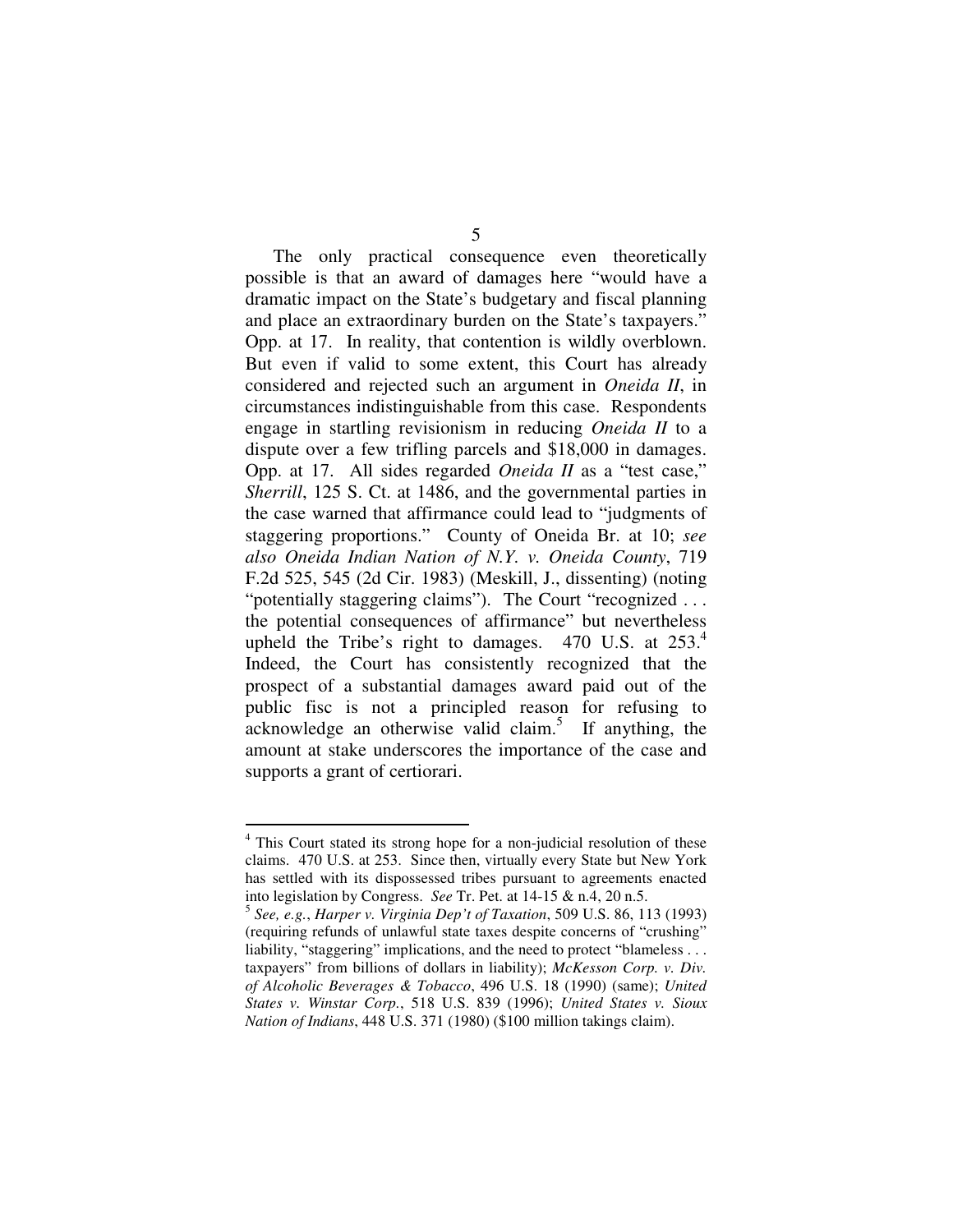3. Respondents also assert that the careful congressional scheme reflected in § 2415 is irrelevant because "[t]he statutes of limitations established in section 2415 do not apply" to the claims here. Opp. at 19. That contention strains credulity.

*Oneida II* addressed these provisions at length, *see* 470 U.S. at 241-43, and expressly concluded that the Oneidas' claims were timely under the congressional scheme, *see id.* at 243 & n.15; *see also id.* at 270 n.26 (Stevens, J., dissenting) (acknowledging the Court's holding that § 2415 applied to the Oneidas' claims). The Cayugas are identically situated to the Oneidas for the purposes of § 2415, and respondents do not contend otherwise.

Moreover, respondents do not contest that the claims of the United States are timely under § 2415. Nor could they. Section 2415(b) by its terms directly governs actions for "money damages . . . founded upon a tort," including claims regarding "Indian lands," and specifically including "damages resulting from a trespass" (one of the theories of relief advanced by petitioners).

In light of that, respondents' contention that the Second Circuit's action is not "at odds with the congressional policy," Opp. at 19, is impossible to justify. The text is the best indicator of that policy, and the text makes clear that the claims here are timely. By the same token, this Court held in *Oneida II* that the imposition of other judge-made time bars – there, the borrowing of a state statute of limitations – "would be a violation of Congress' will." 470 U.S. at 244. Imposing a laches time bar would violate the will of Congress in precisely the same way. Thus, the fact that the Court technically did not decide the issue of laches in *Oneida II* (because it was not properly before the Court) does not mean that the laches issue can be decided now without regard to the Court's interpretation of § 2415 in *Oneida II*. That interpretation controls and is entitled to *stare decisis* effect.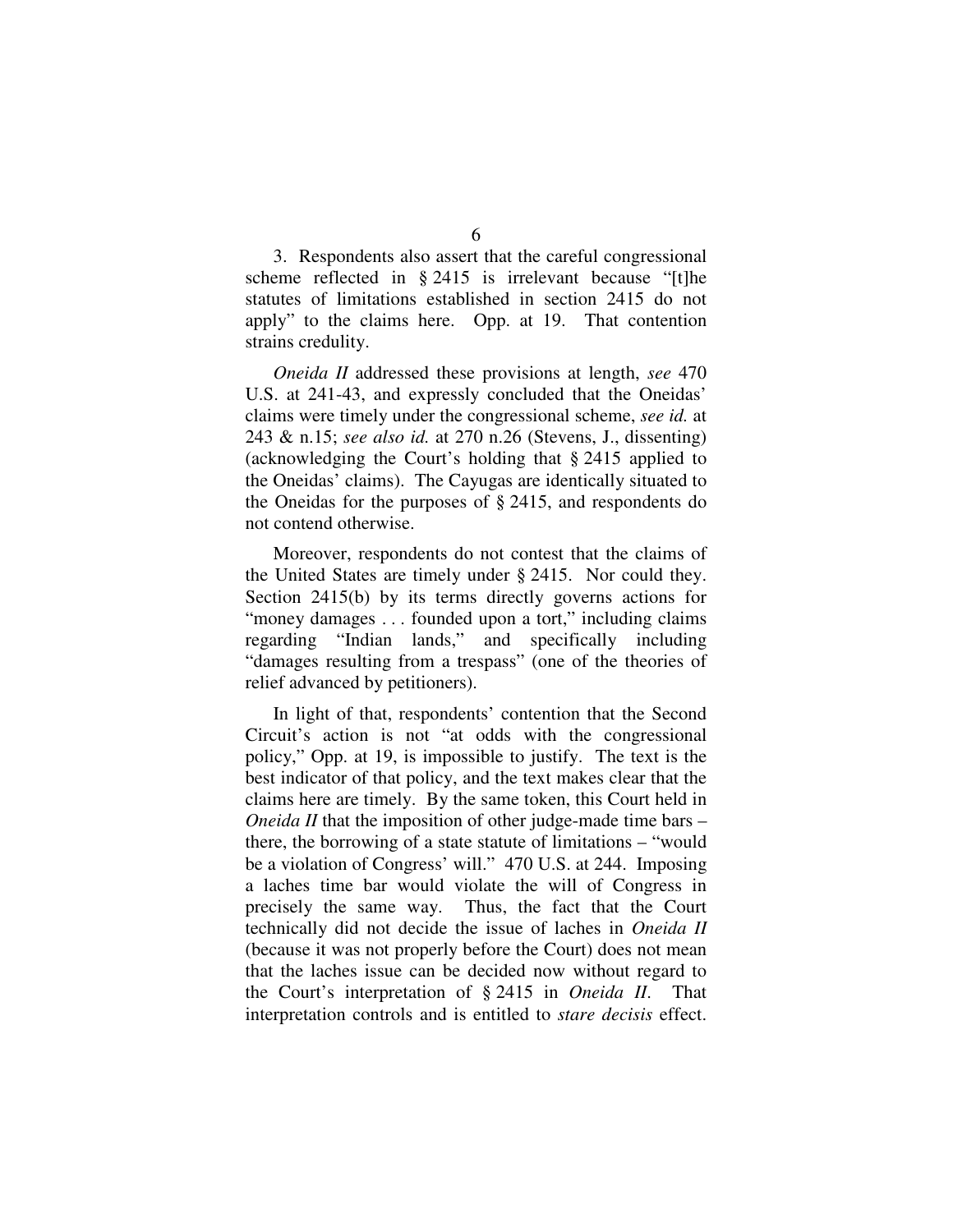And if that were not enough, the legislative history makes clear that ancient Indian land claims, *including the Cayugas' claim*, were among the claims that Congress preserved. *See* Tr. Pet. at 18, 27-28; Mohawk Amicus Br. at 7-10.

Respondents' remaining efforts to harmonize the decision below with § 2415 all miss the mark. For example, respondents err in contending that the claims here are governed only by § 2415(c), not § 2415(b). *Oneida II* held that § 2415(b) "imposed a statute of limitations on certain tort . . . claims for damages brought by individual Indians and Indian Tribes," 470 U.S. at 242-43, and the damages claims here (like those in *Oneida II*) are encompassed within the category of claims the Court described. But even assuming that  $\S 2415(c)$  applies, respondents have it exactly backwards. Congress concluded that certain claims – claims "to establish the title to, or right of possession of, real or personal property" – were sufficiently important that Congress exempted those claims from the comprehensive scheme set forth in  $\S 2415(a)$  and (b), leaving those claims subject to no time limitation at all. That is unsurprising, because § 2415(c) applies to all land claims by the United States, not just those relating to Indian lands, and Congress naturally wanted to allow the government to protect federal land. 6 *See Oneida II*, 470 U.S. at 243 n.15. The Second Circuit's decision to bar as too old claims that Congress exempted from any time limit is judicial overreaching.

Respondents next contend that even if the Tribes' claims are timely under § 2415, federal courts may yet invoke laches to negate Congress' judgment. Opp. Br. at 20. But the cases

<sup>6</sup> *See* S. Rep. No. 89-1328 (1966), *reprinted in* 1966 U.S.C.C.A.N. 2502, 2505 ("Subsection (c) makes it clear that no one can acquire title to Government property by adverse possession or other means. This is done by providing that there is no time limit within which the Government must bring actions to establish title to or right of possession of [government property].").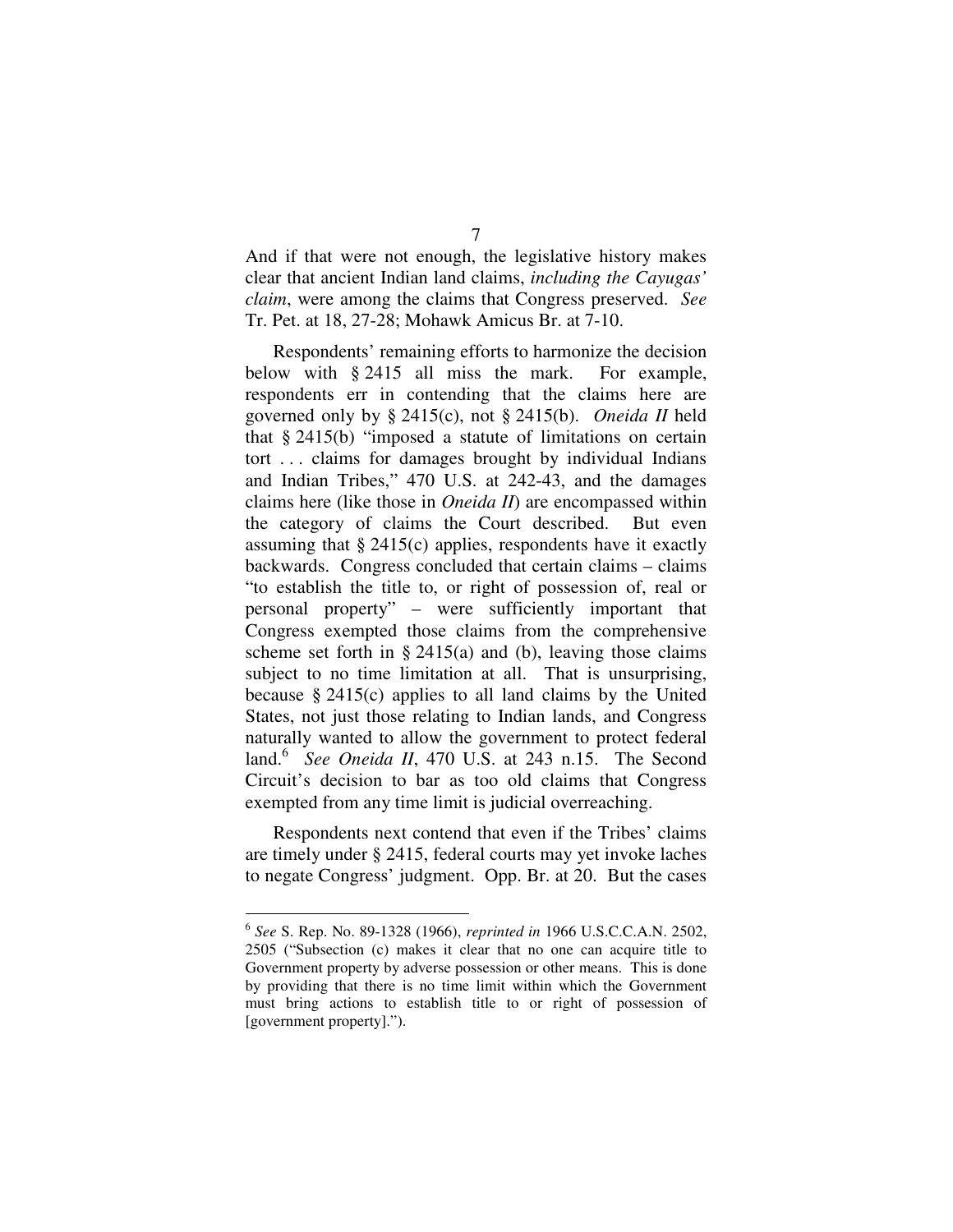they cite say no such thing. In *Holmberg v. Armbrecht*, 327 U.S. 392 (1946), for example, there was *no statute of limitations at all*. *Id.* at 395. And in *Alsop v. Riker*, 155 U.S. 448 (1894), the Court addressed only a claim in equity and dismissed "without prejudice to an action at law." *Id.* at 461. Those cases do not support the free floating use of equitable considerations to bar as too old damages claims that Congress deemed timely. *See* Tr. Pet. at 21; U.S. Pet. at 23- 25.

Finally, invoking the dissent in *Oneida II*, respondents contend that § 2415 was of no effect, because the Tribes' claims lapsed centuries before § 2415 was enacted. Opp. at 20. This argument was addressed in the petition, *see* Tr. Pet. at 27, and respondents offer no response. That said, two points merit brief mention. First, as noted, the lengthy debate accompanying § 2415 and its various amendments makes clear that Congress understood that the land claims of the Cayugas and the other New York tribes would be timely under the new congressional scheme. This Court will not lightly presume that Congress engaged in a vain act. Second, whatever the merits of the dissent in *Oneida II*, it distinguished claims "brought by an Indian Tribe *on its own behalf*" from claims "brought *by the United States* on behalf of Indians or Indian tribes." 470 U.S. at 270-71 (emphasis in original). Given this Court's uninterrupted refusal to apply laches to claims of the United States, *see infra*, there is no basis for holding that the claims of the United States lapsed even under the dissent's view of the statute.

4. Similarly unpersuasive is respondents' contention that the application of laches to the United States does not merit review. Respondents do not deny that this Court has *never* applied laches against the United States when it sues, as here, in its sovereign capacity, or that the decision below creates a square Circuit conflict. *See* Tr. Pet. at 24; U.S. Pet. at 25. To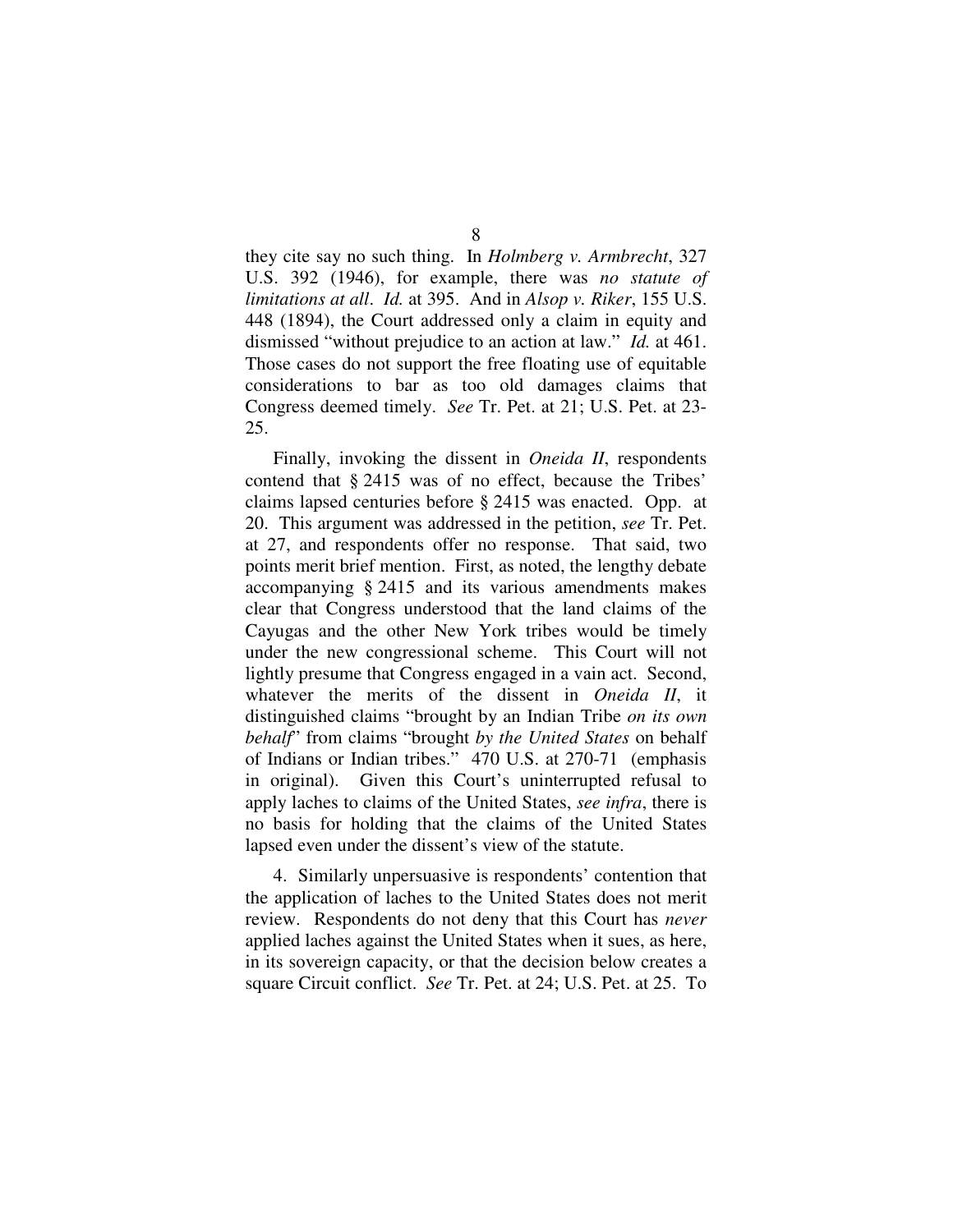then say that foreclosing a \$250 million claim of the United States "breaks no new ground," Opp. at 21, is implausible.<sup>7</sup>

Nor are respondents correct that *United States v. Beebe*, 127 U.S. 338 (1888) – a non-Indian case applying laches to a dispute between two private parties over a United States land patent in which the United States was joined as a nominal party – supports the application of laches against the United States here. This Court in *United States v. Minnesota*, 270 U.S. 181 (1926), squarely rejected application of *Beebe* when the United States sues on behalf of Tribes, even if it does so in part to overcome a jurisdictional bar. *See id.* at 194-95. The Court held that the United States is not a nominal party, but instead has a "real and direct interest" that "arises out of its guardianship over the Indians." *Id.* at 194; *see also Wilson v. Omaha Indian Tribe*, 442 U.S. 653, 657 n.1 (1979) (suits on behalf of tribes implicate United States' "governmental rights" and "sovereign" interests); *see also* U.S. Pet. at 7 (United States sued both pursuant to its "trust relationship with the Cayugas" and "on its own behalf").

5. Finally, respondents do not dispute that this case is an ideal vehicle for addressing the question presented. The district court resolved all outstanding issues on liability, and it conducted two full trials – a jury trial on damages and a bench trial on pre-judgment interest in which the court made exhaustive findings. There are no contested facts for this Court to resolve, and the legal issues – which are undeniably important – are squarely presented.

 $<sup>7</sup>$  The best respondents can manage is dicta stating that equitable estoppel</sup> "might" be available, *see Heckler v. Community Health Servs. of Crawford County, Inc,*, 467 U.S. 51, 60-61 (1984), and that laches might in some cases limit the ability of the EEOC to obtain full equitable relief for a private plaintiff, *see Occidental Life Ins. Co. v. EEOC*, 432 U.S. 355, 373 (1977). Neither case actually applied laches to the United States, and thus neither supports the Second Circuit's decision here.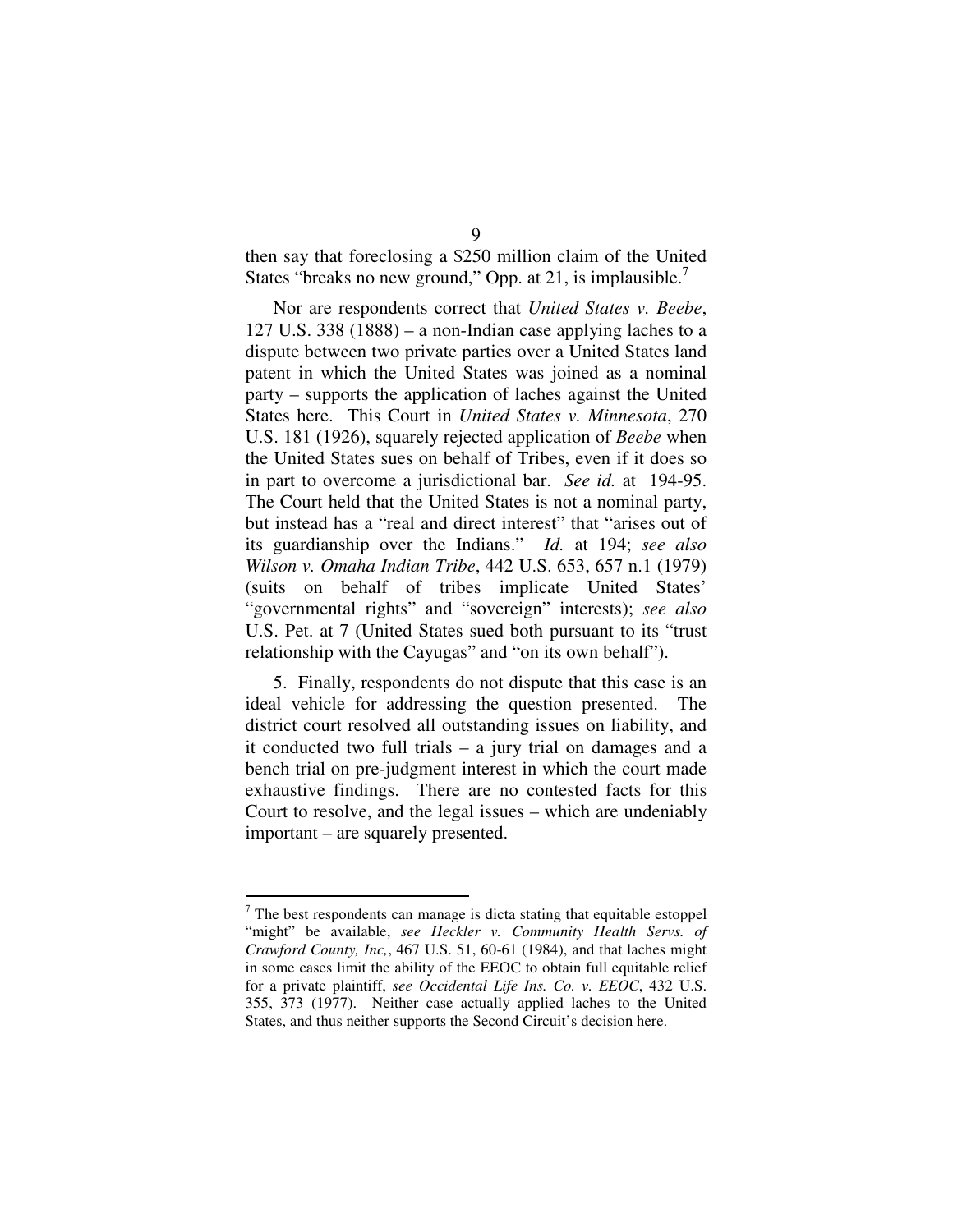That said, lest respondents' rendition of the facts leave a false impression, it is important to set the record straight. First, despite the suggestion implicit in respondents' statement of the case, Opp. at 3-6, the district court found that the transactions at issue here violated the Nonintercourse Act (as has every court to review New York's actions), and the Second Circuit did not disturb that holding.

Second, the State contends that the price paid the Cayugas was fair. The district court found, however, that the terms of the State's 1795 Act were "patently disadvantageous to the Indian's best interests," and that "the State cannot be said to have acted in good faith with respect to the Cayuga when it forged ahead with the 1795 Act, putting its own financial gain above all else." Pet. App. 168a-69a.

Third, although the State seeks to convey the impression that the Tribes somehow sat on their rights, the district court expressly found otherwise, noting that "the record contains considerable proof as to the Cayuga's efforts, beginning in 1853 and continuing right up until filing this lawsuit." Pet. App. 212a; *see also id.* 219a ("The court cannot find that the Cayuga are responsible for any delay in bringing this action."). And the State does not contest that no judicial forum was open to the tribes throughout the relevant period. *See* Amicus Br. of Onondaga Nation *et al.* at 12-17.

Finally, although the State neglects to mention it, in its damages award the district court accounted for both the minimal annuities and payments that the State has provided over the years, and for the alleged failure of the United States to protect the Tribes, in the latter case reducing the amount of prejudgment interest damages by 60%. Pet. App. 236a-237a.

#### **CONCLUSION**

The petition for a writ of certiorari should be granted.